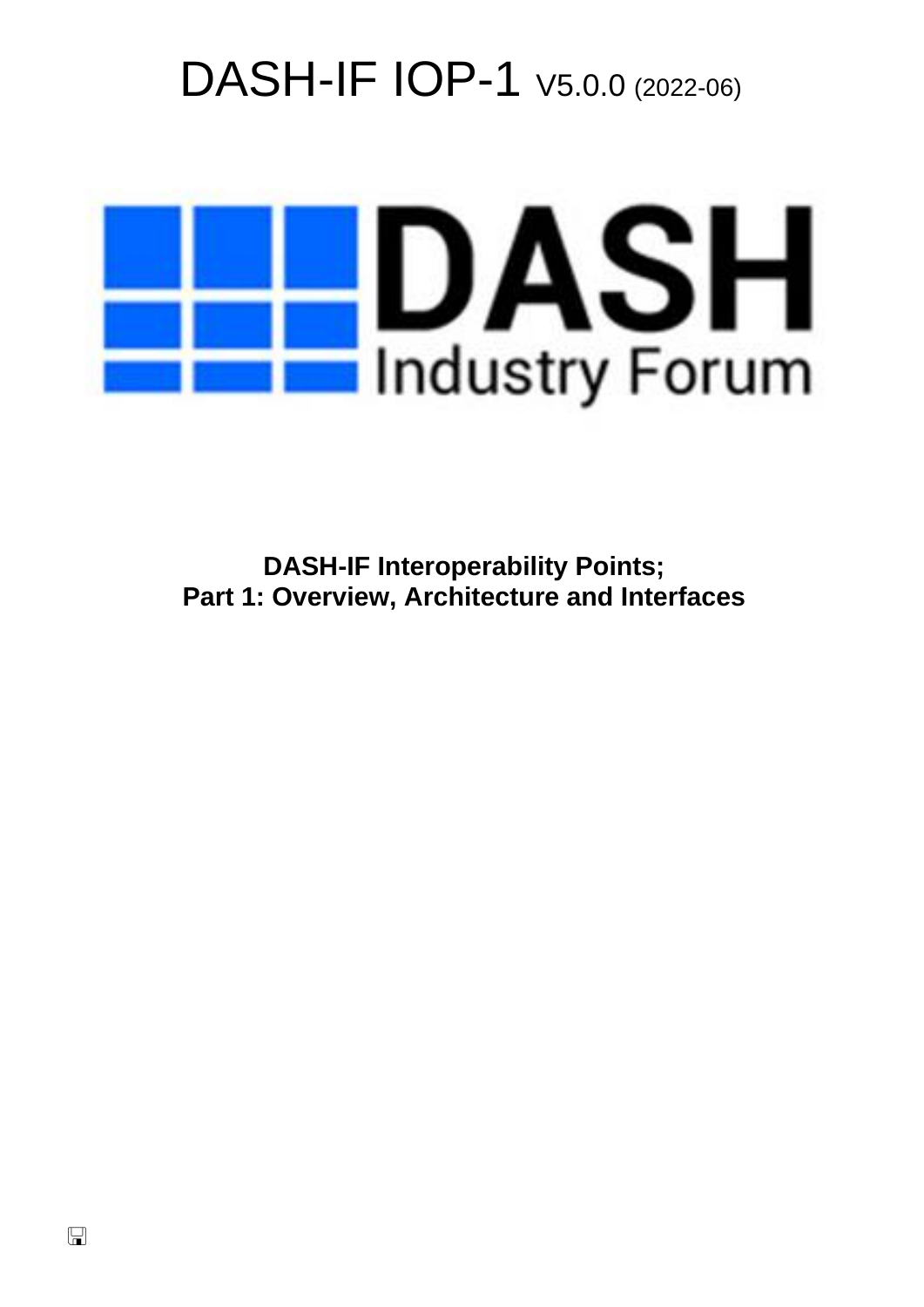#### *DASH Industry Forum*

3855 SW 153rd Dr. Beaverton, OR 97003 - USA

Email : admin@dashif.org

#### *Important notice*

The present document can be downloaded from: <http://www.dashif.org/guidelines>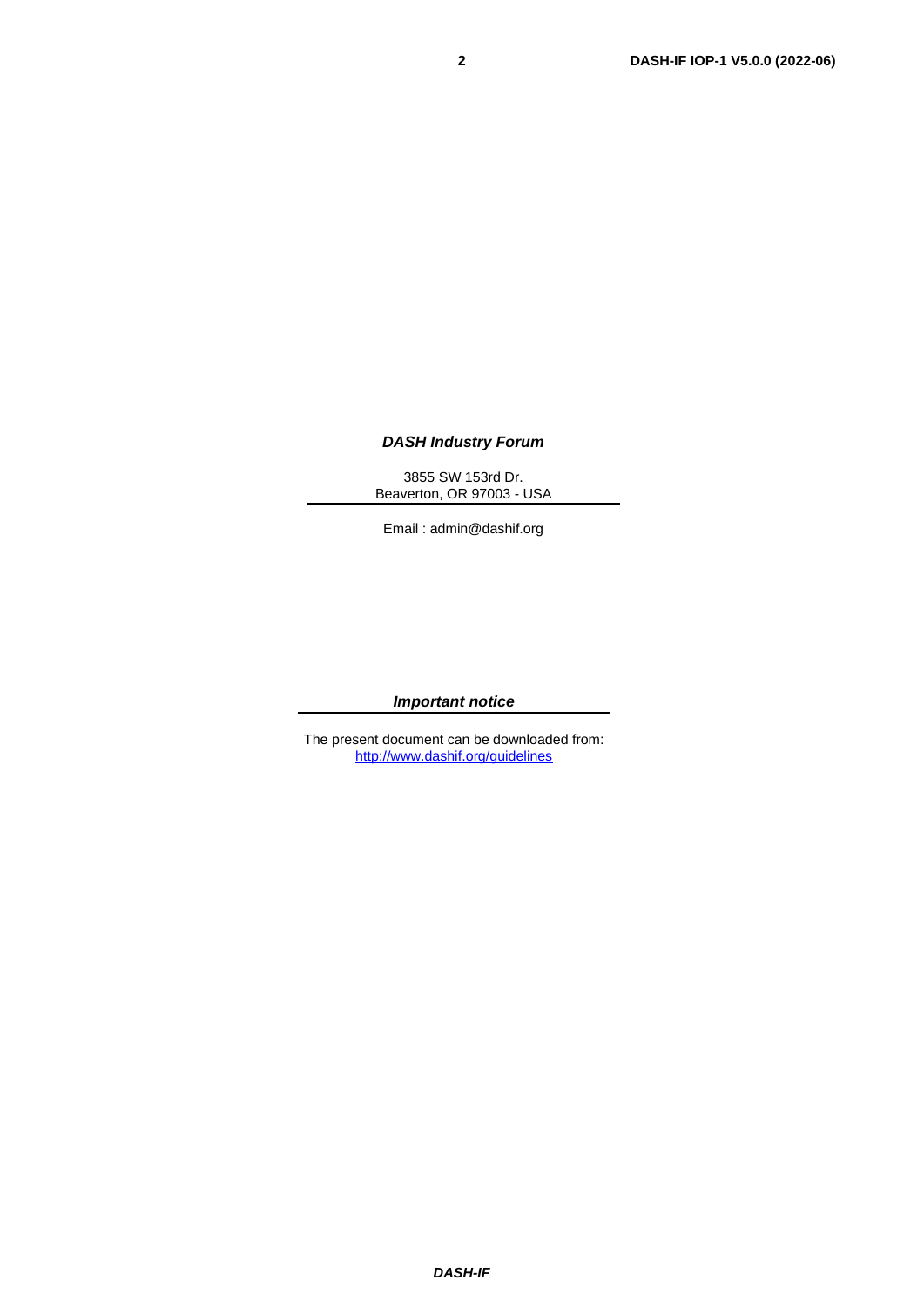# Contents

| 1        |  |
|----------|--|
| 2        |  |
| 2.1      |  |
| 2.2      |  |
| 3        |  |
| 3.1      |  |
| 3.2      |  |
| 3.3      |  |
| 4        |  |
| 5        |  |
| 5.1      |  |
| 5.2      |  |
| 5.3      |  |
| 5.4      |  |
| 5.4.1    |  |
| 5.4.2    |  |
| 5.4.3    |  |
| 5.4.4    |  |
| 5.4.5    |  |
| 5.4.6    |  |
| 5.4.7    |  |
| 5.4.8    |  |
| 5.4.9    |  |
| 5.4.10   |  |
| 5.4.11   |  |
| 5.4.12   |  |
| 5.5      |  |
| 5.5.1    |  |
| 5.5.2    |  |
| 5.5.3    |  |
| 5.5.4    |  |
| 5.6<br>6 |  |
| 7        |  |
|          |  |
|          |  |
|          |  |
|          |  |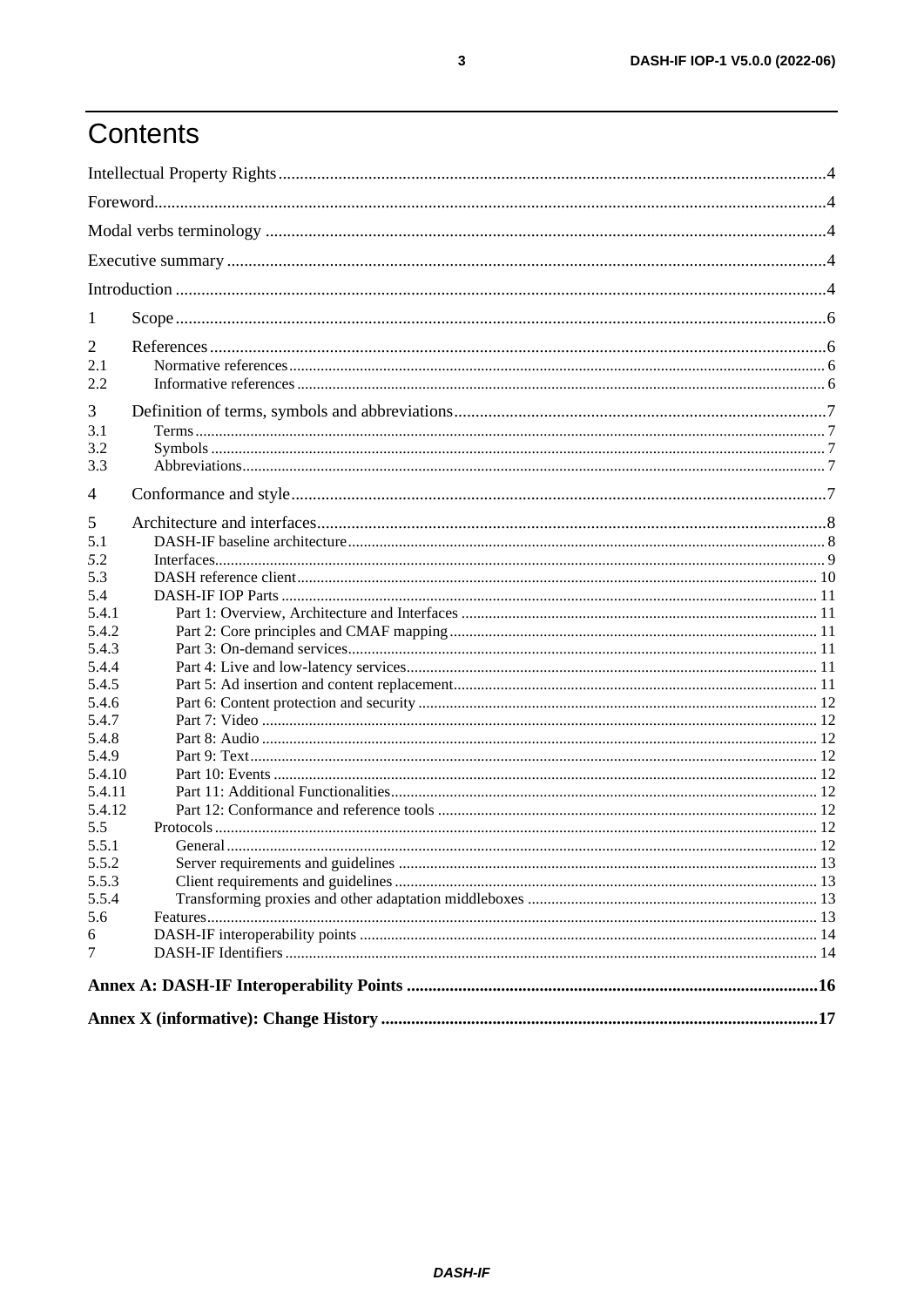# Intellectual Property Rights

#### Disclaimer

This is a document made available by DASH-IF. The technology embodied in this document may involve the use of intellectual property rights, including patents and patent applications owned or controlled by any of the authors or developers of this document. No patent license, either implied or express, is granted to you by this document. DASH-IF has made no search or investigation for such rights and DASH-IF disclaims any duty to do so. The rights and obligations which apply to DASH-IF documents, as such rights and obligations are set forth and defined in the DASH-IF Bylaws and IPR Policy including, but not limited to, patent and other intellectual property license rights and obligations. A copy of the DASH-IF Bylaws and IPR Policy can be obtained at [http://dashif.org/.](http://dashif.org/)

The material contained herein is provided on an "AS IS" basis and to the maximum extent pe mitted by applicable law, this material is provided AS IS, and the authors and developers of this material and DASH-IF hereby disclaim all other warranties and conditions, either express, implied or statutory, including, but not limited to, any (if any) implied warranties, duties or conditions of merchantability, of fitness for a particular purpose, of accuracy or completeness of responses, of workmanlike effort, and of lack of negligence.

In addition, this document may include references to documents and/or technologies controlled by third parties. Those third-party documents and technologies may be subject to third party rules and licensing terms. No intellectual property license, either implied or express, to any third-party material is granted to you by this document or DASH-IF. DASH-IF makes no warranty whatsoever for such third-party material.

Note that technologies included in this document and for which no test and conformance material is provided, are only published as candidate technologies, and may be removed if no test material is provided before releasing a new version of this guidelines document. For the availability of test material, please check [https://www.dashif.org.](https://www.dashif.org/)

# Foreword

This Technical Specification (TS) has been produced by the DASH-IF Technical Working Group.

# Modal verbs terminology

In the present document "**shall**", "**shall not**", "**should**", "**should not**", "**may**", "**need not**", "**will**", "**will not**", "**can**" and "**cannot**" are to be interpreted as described in clause 3.2 of the [ETSI Drafting Rules](https://portal.etsi.org/Services/editHelp!/Howtostart/ETSIDraftingRules.aspx) (Verbal forms for the expression of provisions).

"**must**" and "**must not**" are **NOT** allowed in deliverables except when used in direct citation.

# Executive summary

This part of DASH-IF Guidelines provides an overview of DASH services, the architecture and introduces interfaces. It also provides an overview of basic functions and introduces the remaining parts of DASH-IF Guidelines.

# Introduction

The present document is Part 1 of a multipart set of documents, collectively called "DASH-IF Interoperability Points, V5.0" (IOP V5). Version 5 of the DASH-IF IOP is defined for usage with the MPEG DASH specification (ISO/IEC 23009-1 [\[1\]\)](#page-5-0) and further constrained to deliver media formatted according to the MPEG CMAF Specification (ISO/IEC 2300-19 [\[3\].](#page-5-1)

The goal of the DASH-IF IOP specifications is facilitating a common interoperability of media and media services at key points of the delivery chain from the server to the client.

The following is a list of the parts of IOP V5 at the time of publication of the present document:

1. Overview, architecture and interfaces (this document)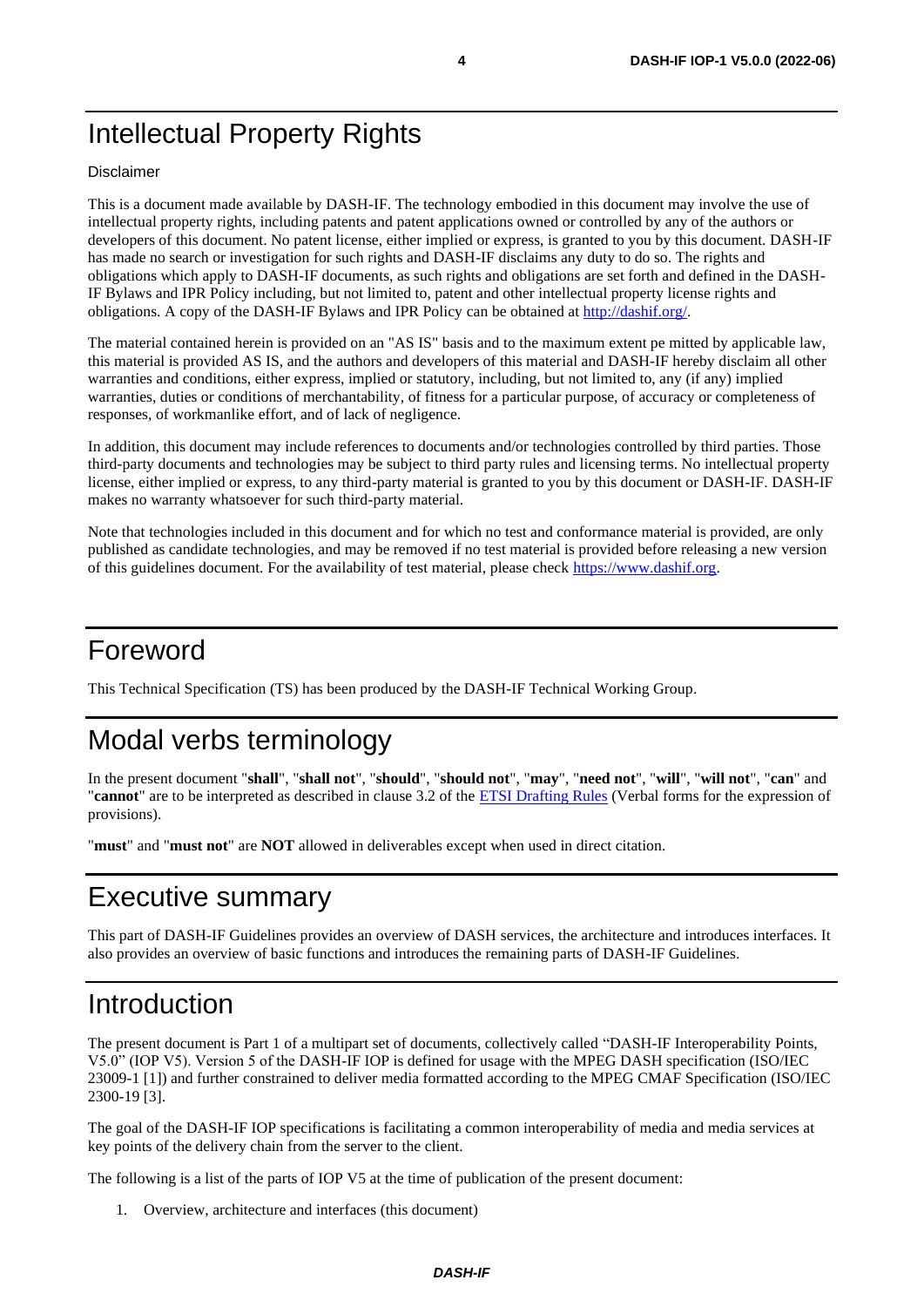- 2. Core principles and CMAF mapping
- 3. On-demand services
- 4. Live and low-latency live services
- 5. Ad insertion
- 6. Content protection
- 7. Video
- 8. Audio
- 9. Text
- 10. Events
- 11. Additional functionalities
- 12. Conformance and reference tools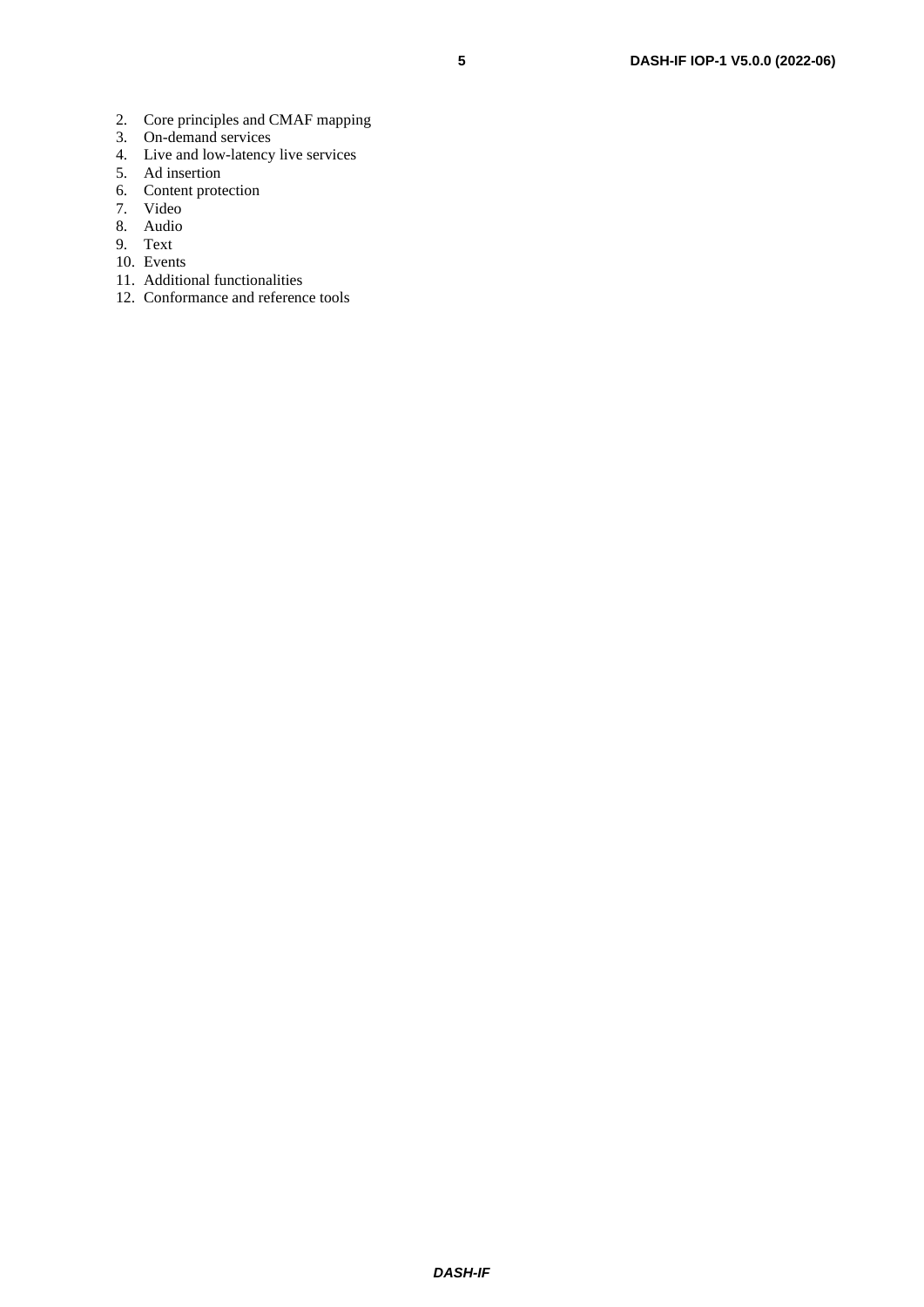# 1 Scope

The present document provides an overview of the different features in DASH-IF Interoperability Guidelines. In particular, this document provides a reference architecture together with relevant interfaces and functional blocks.

Any identified bugs or missing features may be submitted through the DASH-IF issue tracker at [https://github.com/Dash-Industry-Forum/DASH-IF-IOP/](https://github.com/Dash-Industry-Forum/DASH-IF-IOP)issues.

# 2 References

### 2.1 Normative references

References are either specific (identified by date of publication and/or edition number or version number) or non-specific. For specific references, only the cited version applies. For non-specific references, the latest version of the referenced document (including any amendments) applies.

NOTE: While any hyperlinks included in this clause were valid at the time of publication, DASH-IF cannot guarantee their long-term validity.

The following referenced documents are necessary for the application of the present document.

- <span id="page-5-0"></span>[1] ISO/IEC 23009-1:2022 "Information technology -- Dynamic adaptive streaming over HTTP (DASH) – Part 1: Media presentation description and segment formats"
- <span id="page-5-3"></span>[2] ISO/IEC 14496-12:2021 "Information technology -- Coding of audio-visual objects -- Part 12: ISO base media file format"
- <span id="page-5-1"></span>[3] ISO/IEC 23000-19:2022 "Information technology -- Multimedia application format (MPEG-A) — Part 19: Common media application format (CMAF) for segmented media"
- <span id="page-5-2"></span>[4] DASH-IF IOP v5, Part 12 "DASH-IF IOP: Conformance and Test Tools"
- <span id="page-5-11"></span>[5] IETF RFC 5246 "The Transport Layer Security (TLS) Protocol, Version 1.2"
- <span id="page-5-12"></span>[6] IETF RFC 6265 "HTTP State Management Mechanism"
- <span id="page-5-6"></span>[7] IETF RFC 7230 "Hypertext Transfer Protocol (HTTP/1.1): Message Syntax and Routing"
- <span id="page-5-7"></span>[8] IETF RFC 7231 "Hypertext Transfer Protocol (HTTP/1.1): Semantics and Content"
- <span id="page-5-8"></span>[9] IETF RFC 7232 "Hypertext Transfer Protocol (HTTP/1.1): Conditional Requests"
- <span id="page-5-9"></span>[10] IETF RFC 7233 "Hypertext Transfer Protocol (HTTP/1.1): Range Requests"
- <span id="page-5-10"></span>[11]IETF RFC 7234 "Hypertext Transfer Protocol (HTTP/1.1): Caching"
- <span id="page-5-4"></span>[12] DASH-IF IOP v5, Part 2 "DASH-IF IOP: Core Functionalities"
- <span id="page-5-5"></span>[13]DASH-IF IOP v5, Part 6 "DASH-IF IOP: Content Protection and Security"

### 2.2 Informative references

References are either specific (identified by date of publication and/or edition number or version number) or non-specific. For specific references, only the cited version applies. For non-specific references, the latest version of the referenced document (including any amendments) applies.

NOTE: While any hyperlinks included in this clause were valid at the time of publication, ETSI cannot guarantee their long-term validity.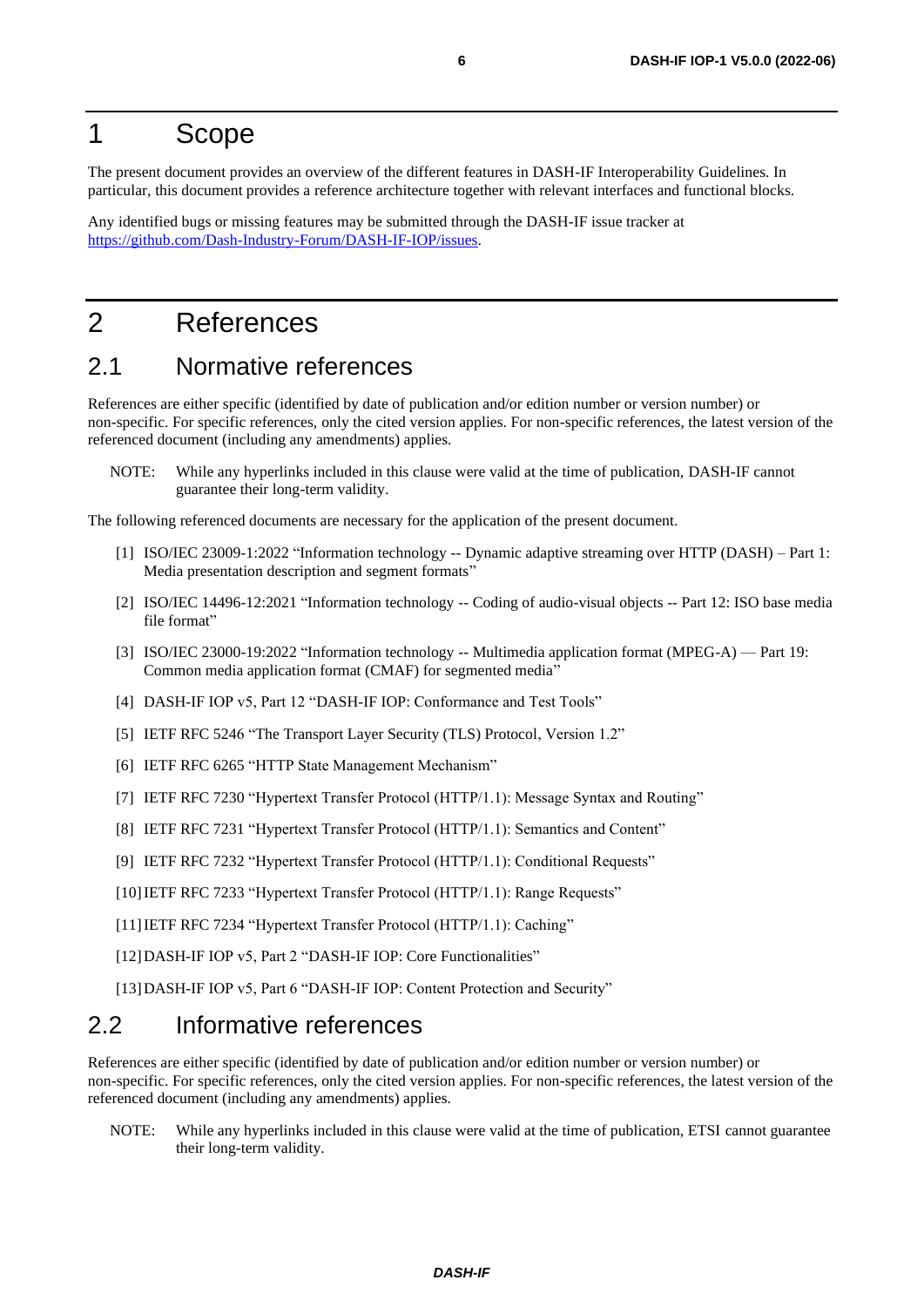The following referenced documents are not necessary for the application of the present document, but they assist the user with regard to a particular subject area.

- [i.1]CTA 5003 "Device Playback Capabilities Specification"
- [i.2]DASH-IF: Content Protection Information Exchange (CPIX)
- [i.3]DASH-IF Guidelines for Implementation: DASH-IF Interoperability Point for ATSC 3.0
- [i.4]DASH-IF Guidelines for Implementation: DASH-IF SAND Interoperability
- [i.5]DASH-IF Implementation Guidelines: Token-based Access Control for DASH (TAC)
- [i.6]DASH-IF Live Media Ingest Protocol
- <span id="page-6-0"></span>[i.7]IETF RFC 2616 "Hypertext Transfer Protocol -- HTTP/1.1"
- <span id="page-6-2"></span>[i.8]3GPP TS 26.346 "Multimedia Broadcast/Multicast Service (MBMS); Protocols and codecs"
- <span id="page-6-1"></span>[i.9] Guidelines for Implementation: DASH-IF Interoperability Point for ATSC 3.0
- <span id="page-6-3"></span>[i.10] ETSI TS 103769 "Adaptive media streaming over IP multicast."

# 3 Definition of terms, symbols and abbreviations

### 3.1 Terms

For the purposes of the present document, the following terms apply:

### 3.2 Symbols

For the purposes of the present document, the following symbols apply:

### 3.3 Abbreviations

For the purposes of the present document, the following abbreviations apply:

| <b>BMFF</b> | Base Media File Format                      |
|-------------|---------------------------------------------|
| <b>DASH</b> | Dynamic Adaptive Streaming over HTTP        |
| <b>DRM</b>  | Digital Rights Management                   |
| <b>HTTP</b> | <b>HyperText Transport Protocol</b>         |
| <b>TOP</b>  | InterOperability Point                      |
| <b>ISO</b>  | <b>International Standards Organization</b> |
| <b>MPEG</b> | Moving Pictures Experts Group               |
| <b>RFC</b>  | <b>Request for Comments</b>                 |
| <b>URL</b>  | Uniform Resource Locator                    |
| XML         | eXtended Markup Language                    |
|             |                                             |

# 4 Conformance and style

For more detailed guidance on conformance and additional interpretation of the conformance key words: "**shall**", etc, please see DASH-IF IOP Part 12 [\[4\]](#page-5-2) clause 4.

The following naming conventions apply in this document.

- Elements in an XML document are identified by an upper-case first letter and in bold face as **Element**. To express that an element **Element1** is contained in another element **Element2**, the following format is used: **Element2.Element1**. If an element's name consists of two or more combined words, camel-casing is typically used, e.g. **ImportantElement**. Elements may be present either exactly once, or the minimum and maximum occurrence is defined by  $\langle \text{minOccurs} \rangle$ ...  $\langle \text{maxOccurs} \rangle$ .
- Attributes in an XML document are identified by a lower-case first letter as well as they are preceded by an '@' sign, e.g. @attribute. To point to a specific attribute @attribute contained in an element **Element**, one may write **Elemen**t@attribute. If an attribute's name consists of two or more combined words, camelcasing is typically used after the first word, e.g. @veryImportantAttribute. Attributes may have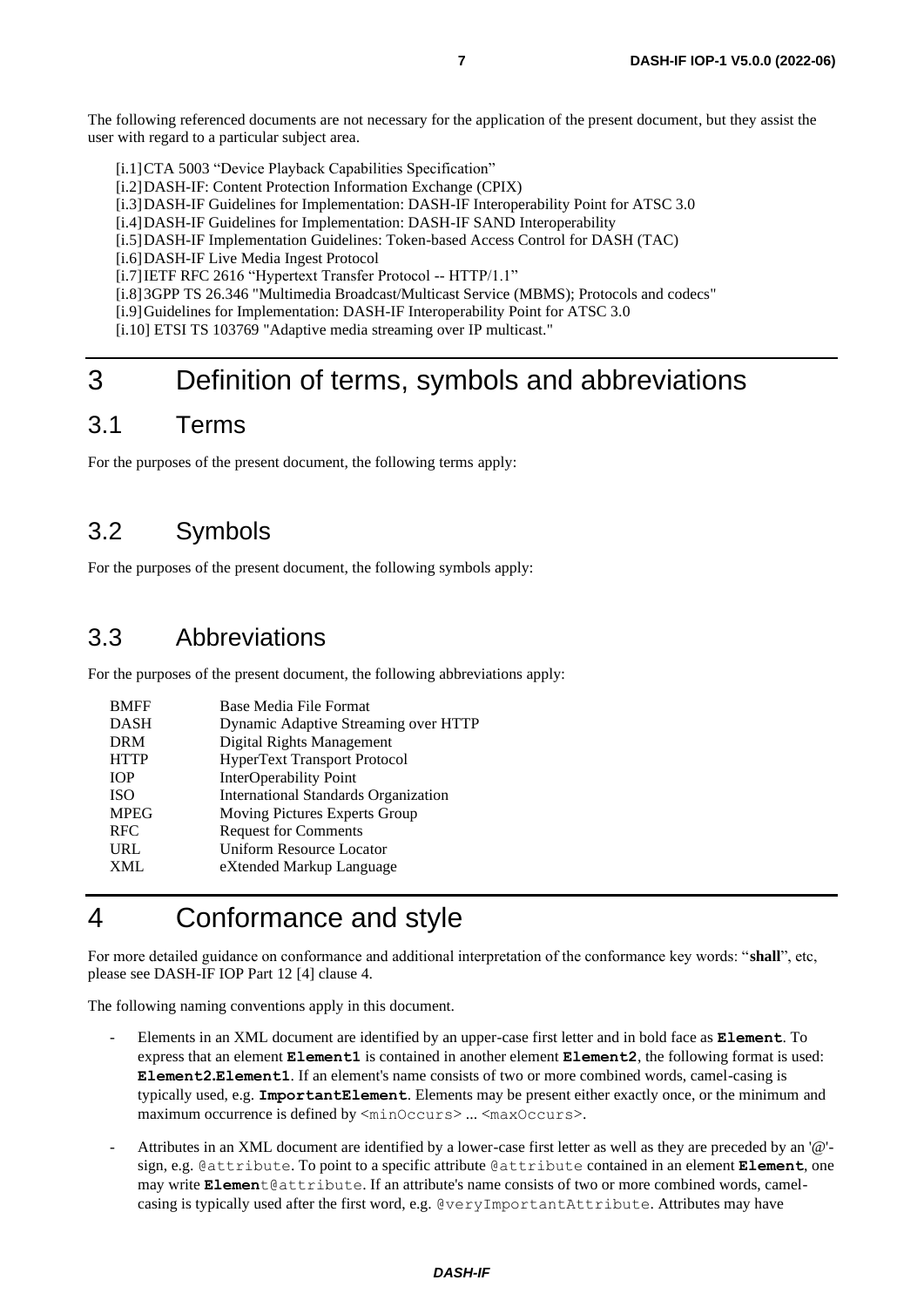assigned a status in the XML as mandatory (M), optional (O), optional with default value (OD) and conditionally mandatory (CM).

- Namespace qualification of elements and attributes is used as per XML standards, in the form of **namespace:Element** or @namespace:attribute. The fully qualified namespace is provided in the schema fragment associated with the declaration. External specifications extending the namespace of DASH are expected to document the element name in the semantic table with an extension namespace prefix.
- Variables defined in the context of this document are specifically highlighted with *italics*, e.g. *InternalVariable*.
- Structures that are defined as part of the hierarchical data model are identified by an upper-case first letter, e.g. Period, Adaptation Set, Representation, Segment, etc.

# 5 Architecture and interfaces

# 5.1 DASH-IF baseline architecture

A baseline architecture for DASH content distribution is provided in Figure 1. Content is provided in any format and then assumed to be encoded and prepared following the DASH Segment Formats as defined in ISO/IEC 23009-1 [\[1\],](#page-5-0) in particular based on ISO BMFF as defined in ISO/IEC 14496-12 [\[2\]](#page-5-3) and CMAF as defined ISO/IEC 23000-1[9 \[3\].](#page-5-1)



**Figure 1 DASH-based distribution architecture**

The following major components are identified:

- *ABR Encoder*: Adaptive Bitrate Encoder providing multiple equivalent versions of the same content in different qualities.
- *ISO BMFF/CMAF Packager*: An encapsulation and packaging that creates segmented media content that can be distributed through DASH and can be played back on a reference platform through well-defined APIs. In the content of the specification, and ISO BMFF/CMAF Packager is assumed. For details, refer to clause 5.2.
- *DASH Packager* and *MPD Generator*: An operation to add DASH formats and MPD signaling to create a DASH Media Presentation.
- *CDN*: A scalable distribution network supporting the delivery and caching DASH Resources.
- *DASH Access Client*: A client uses the MPD and the referenced resources to create a streaming experience to a user by using a reference playback platform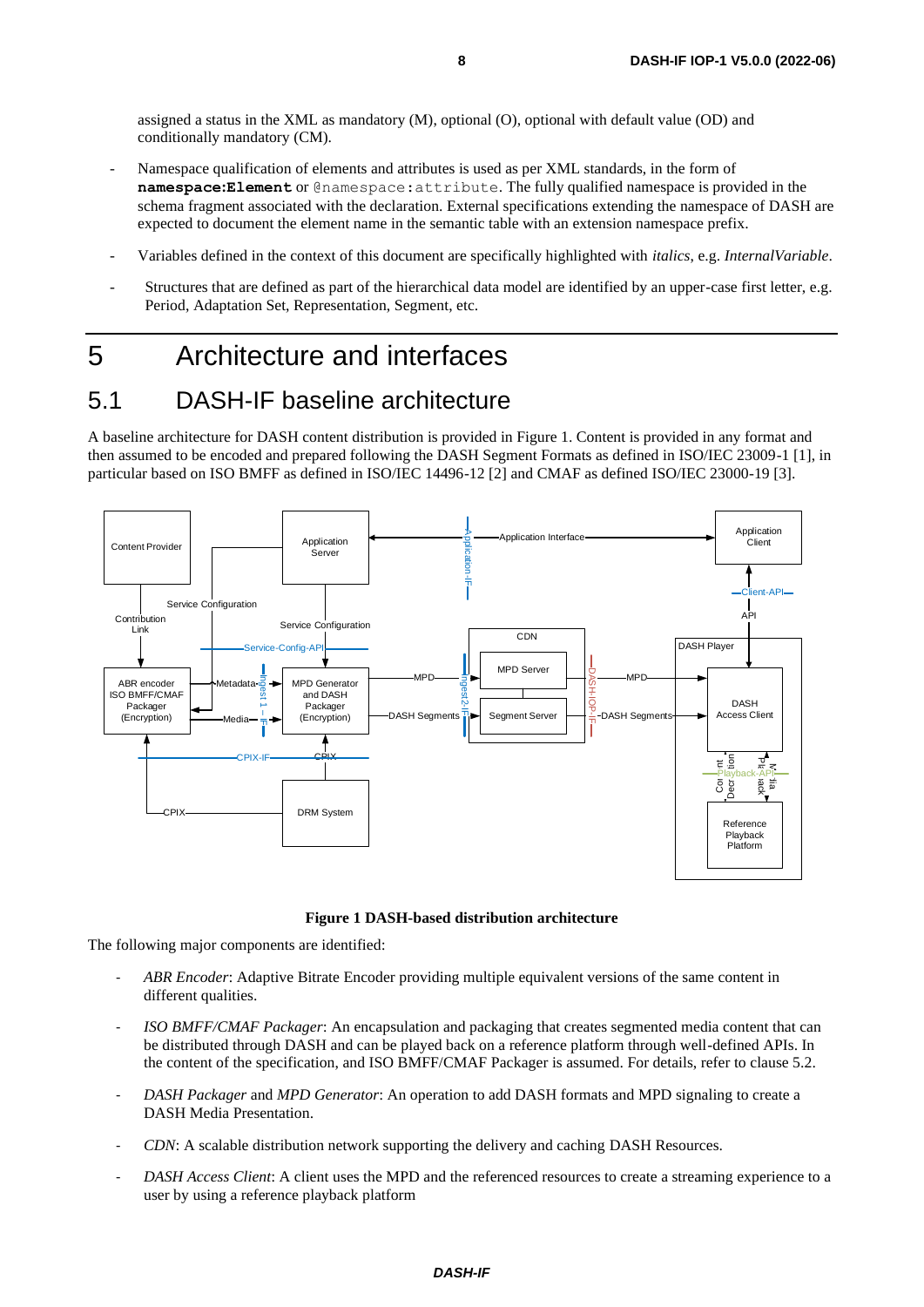*- Application*: An application that controls the DASH access client by a set of well-defined APIs.

# *5*.2 Interfaces

**Reference Point Explanation** Ingest 1-IF This interface is defined in the DASH-IF Live Media Ingest Specification. Ingest 1-IF present the first, interface 1, CMAF ingest, is based on fragmented MPEG-4 as defined in the common media application track format (CMAF). The interface uses the HTTP POST Method to transmit media objects from the ingest source to the receiving entity. Examples of live streaming workflows using these protocol interfaces are also presented. The protocol interfaces also support carriage of timed metadata and timed text. Guidelines for redundancy and failover are also included. For details, please check here: [https://dashif.org/guidelines#dash-if-technical](https://dashif.org/guidelines#dash-if-technical-specification-live-media-ingest)[specification-live-media-ingest](https://dashif.org/guidelines#dash-if-technical-specification-live-media-ingest) Ingest 2-IF The second interface of the DASH-IF Live Media Ingest Specification is based on MPEG DASH and HLS as defined by ISO SC29 WG 11 and IETF. The interface uses the HTTP POST Method to transmit media objects from the ingest source to the receiving entity. Examples of live streaming workflows using these protocol interfaces are also presented. The protocol interfaces also support carriage of timed metadata and timed text. Guidelines for redundancy and failover are also included. For details, please check here: [https://dashif.org/guidelines#dash-if-technical](https://dashif.org/guidelines#dash-if-technical-specification-live-media-ingest)[specification-live-media-ingest](https://dashif.org/guidelines#dash-if-technical-specification-live-media-ingest) CPIX-IF Details on the CPIX-IF are provided in a separate specification. The scope of this document is to define a Content Protection Information Exchange Format (CPIX). The CPIX document contains keys and DRM information used for encrypting and protecting content and can be used for exchanging this information among entities needing it in many possibly different workflows for preparing, for example DASH content or HLS content. The CPIX document itself can be encrypted, signed, and authenticated so that its receivers can be sure that its confidentiality, source, and integrity are also protected. For details, please check here: https://dashif.org/guidelines#dash-if-content-protectioninformation-exchange-format DASH-IOP-IF The main interface defined in the DASH-IF IOP guidelines in order to provide interoperability between a content provider offering DASH-based services on a CDN and a DASH client. Application-IF An interface typically available in an application that provides for example the entry point to the DASH service by providing a URL to an MPD. Playback-IF A reference interface between a DASH access client and a playback and decryption platform. This API is modelled against the HTML-5 video element and the Media Source Extensions with the restrictions in the CTA WAVE device playback API. Service-Config-API A network side API that allows an application provider to configure certain parameters of DASH-based streaming service. This configuration is used to statically and dynamically create the MPDs and updates thereof as well as manages the Segment data generation and distribution.

Figure 1 provides a set of interfaces which are explained in more details in Table 1.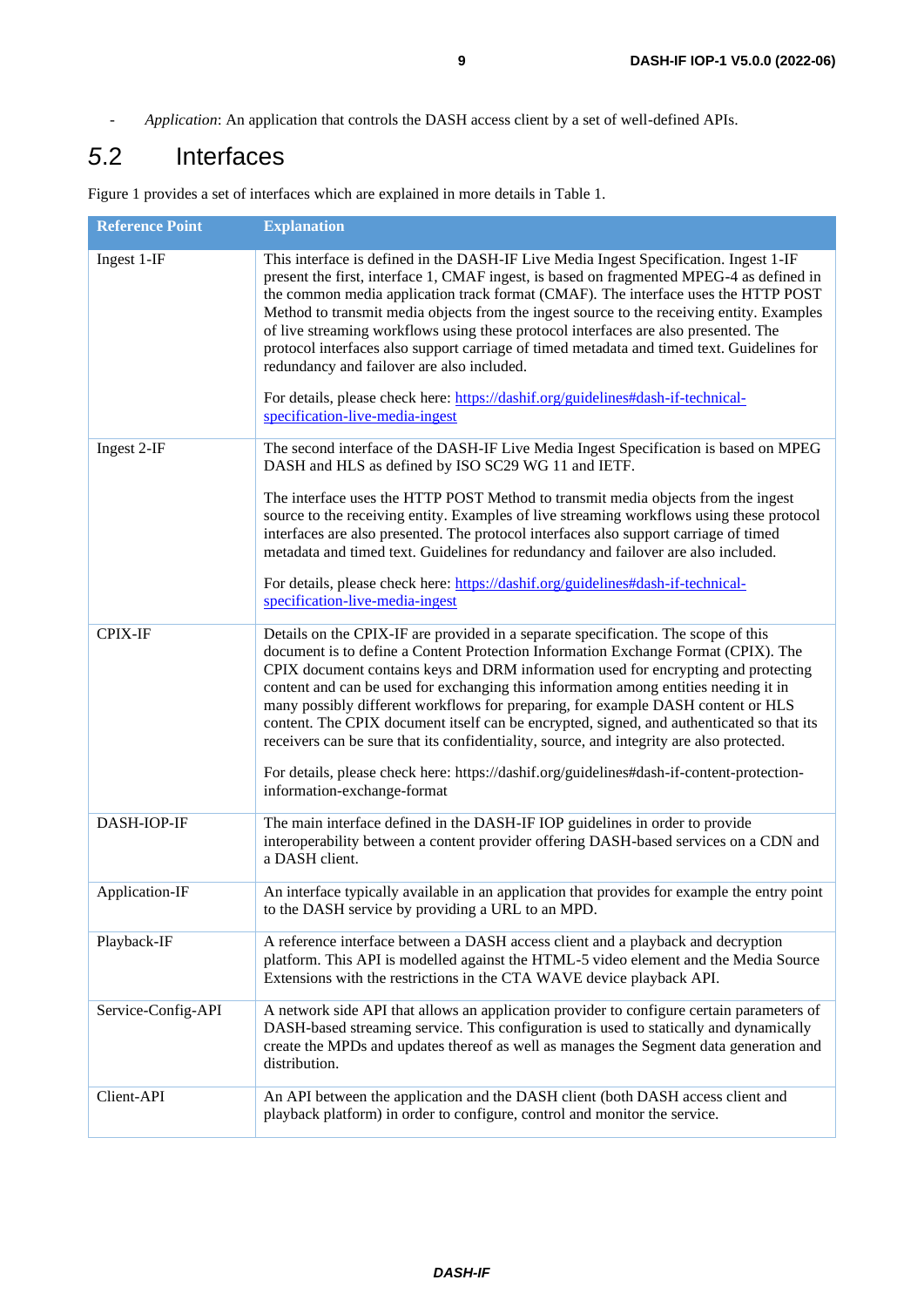# 5.3 DASH reference client

In order to develop the interoperability guidelines, a reference client for playback is assumed as shown in [Figure 2.](#page-9-0) The reference client is not a mandatory implementation, but is considered as a reference for developing the IOP guidelines as well as for service offerings.

The following basic workflow procedures are assumed:

- The DASH Reference client downloads, processes and presents a DASH Media Presentation by instruction of an application.
- The application can, in addition, configure the presentation of the media, can receive notifications on events, or can query the internal status of the DASH Player and Access Client.
- Several functions are provided in the DASH Access client that are typically necessary to process a DASH Media Presentation, including MPD processing, selection of Adaptation Sets and Download functions. More details are provided in the following
- A Media Playback Platform and content decryption module are used for secure decoding and presentation of the streamed media.



#### **Figure 2 DASH reference client**

<span id="page-9-0"></span>The following functions are part of a reference client along with the key functionalities:

- *Application*: makes use of the DASH/Media Player to playback a DASH Media Presentation provided by an MPD. The application typically provides the MPD or a URL of the MPD to the DASH client.
- *DASH Player*: A complete player for the playback of a Media Presentation, including media playback platform and content decryption module.
- *DASH Access Client*: A part of the DASH Player that access and downloads the media from the network and makes use of Media Playback Platform and content decryption module for decoding and playback of DASH content.
- *Management*: Controls all internal processes and the communication with the application.
- *MPD Processing*: parses and processes the MPD and extracts the relevant information

#### *DASH-IF*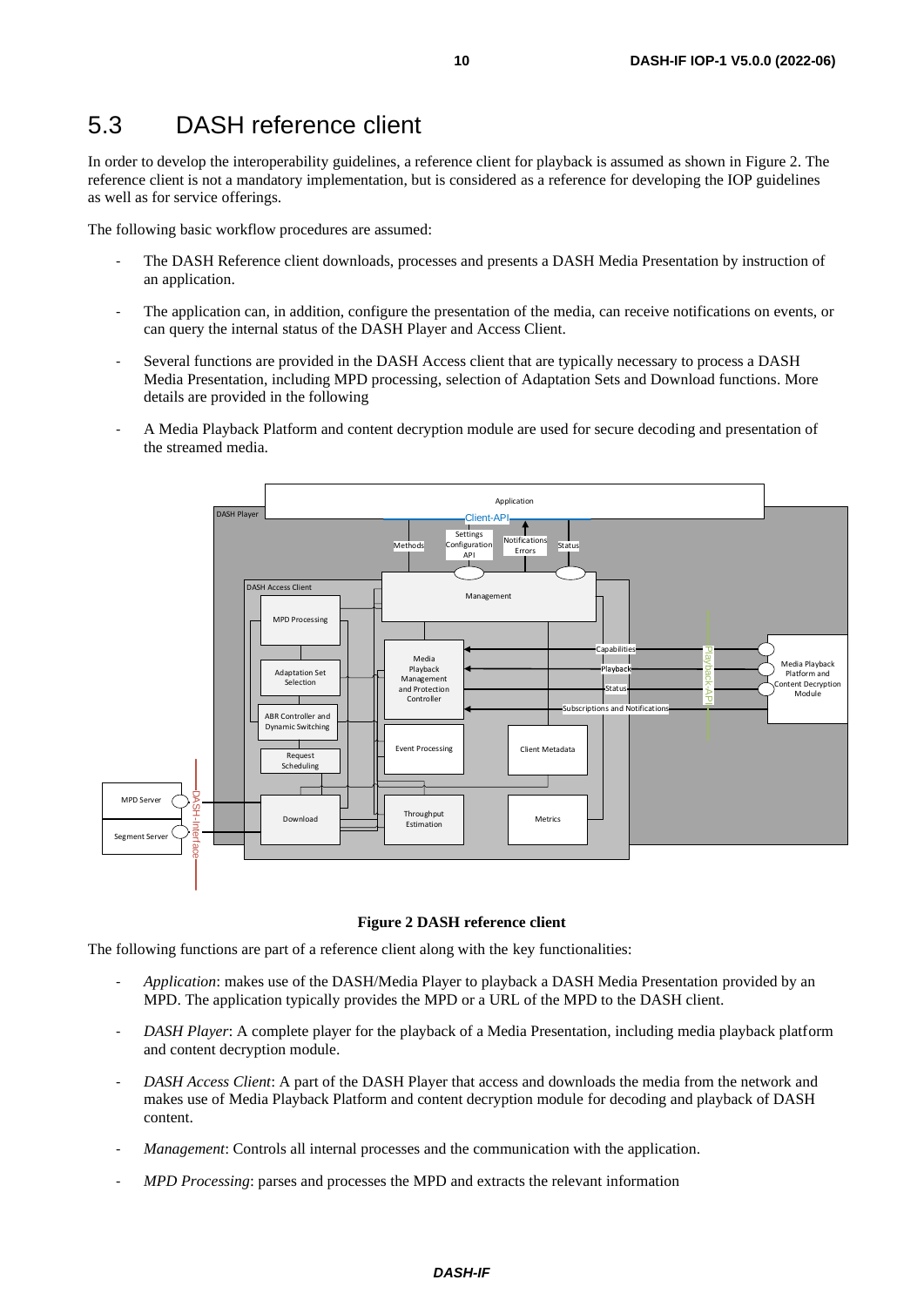- *Adaptation Set Selection*: selects the Adaptation Set based on user, environment and capability information
- *Dynamic Switching and Request Scheduling*: runs adaptive bitrate logic and triggers dynamic switching across Representations
- *Throughput Estimation*: estimates the throughput from a specific network/application server
- *Metrics Collection*: collects metrics in the streaming process and offers those to application in order to process and potentially also report to network entities.
- *Media Playback Management*: manages the media playback by moving downloaded information into media playback platform and also addresses handling of content protection and DRM related information
- *Media Playback Platform*: Plays back CMAF-based media content using well defined playback instructions.
- *Event Processing*: Processes DASH events and provides information to application.

Detailed APIs and methods to communicate with a DASH Reference client are implemented in the DASH-IF reference client. For a detailed description refer to part 12 of DASH-IF IOP [\[4\].](#page-5-2)

Typically, DASH Players are not using specific media playback platforms, but rely on implementations of CMAFcapable playback platforms and decryption modules. More details on a CMAF capable playback platform are provided in DASH-IF IOP Part 2 [\[12\].](#page-5-4) Content security is accomplished in a device by two functions:

- 1. Key management by a digital rights management system (DRM), which authenticates a user or their device and authorizes decryption and playback of a media track on that device under control of the DRM client and under specific conditions, e.g. output protection, rental period, hardware root of trust, etc.
- 2. Decryption of an encrypted track using a specific decryption scheme.

Details on decryption functionalities are provided in DASH-IF IOP Part [6 \[13\].](#page-5-5)

Events received in DASH media need to be processed for client consumptions. For details, refer to DASH-IF IOP Part 10 [\[13\].](#page-5-5)

### 5.4 DASH-IF IOP Parts

#### 5.4.1 Part 1: Overview, Architecture and Interfaces

Part 1 (this document) provides an overview of the different features in DASH-IF Interoperability Guidelines. In particular, it provides a reference architecture together with relevant interfaces and functional blocks.

#### 5.4.2 Part 2: Core principles and CMAF mapping

Part 2 provides the core principles of DASH including the data and timing model, as well as the mapping of CMAF data structures to DASH Media Presentations.

#### 5.4.3 Part 3: On-demand services

Part 3 provides relevant requirements and recommendations when using DASH for On-Demand services.

#### 5.4.4 Part 4: Live and low-latency services

Part 4 provides details on live service offerings, including low-latency services.

#### 5.4.5 Part 5: Ad insertion and content replacement

Part 5 of DASH-IF IOP v5 provides guidelines for advertisement insertion in a MPEG CMAF based content serving workflow utilizing MPEG DASH as the delivery protocol. This part details the general architecture of an ad enabled content serving workflow along with the conditioning, packaging, and signalling requirements to enable both SSAI and SGAI insertion forms. This part defines guidelines for the creation, storage, and serving of ad content. In addition, this part provides informative references and recommendations for auxiliary content and ad systems involved in the ad insertion architecture.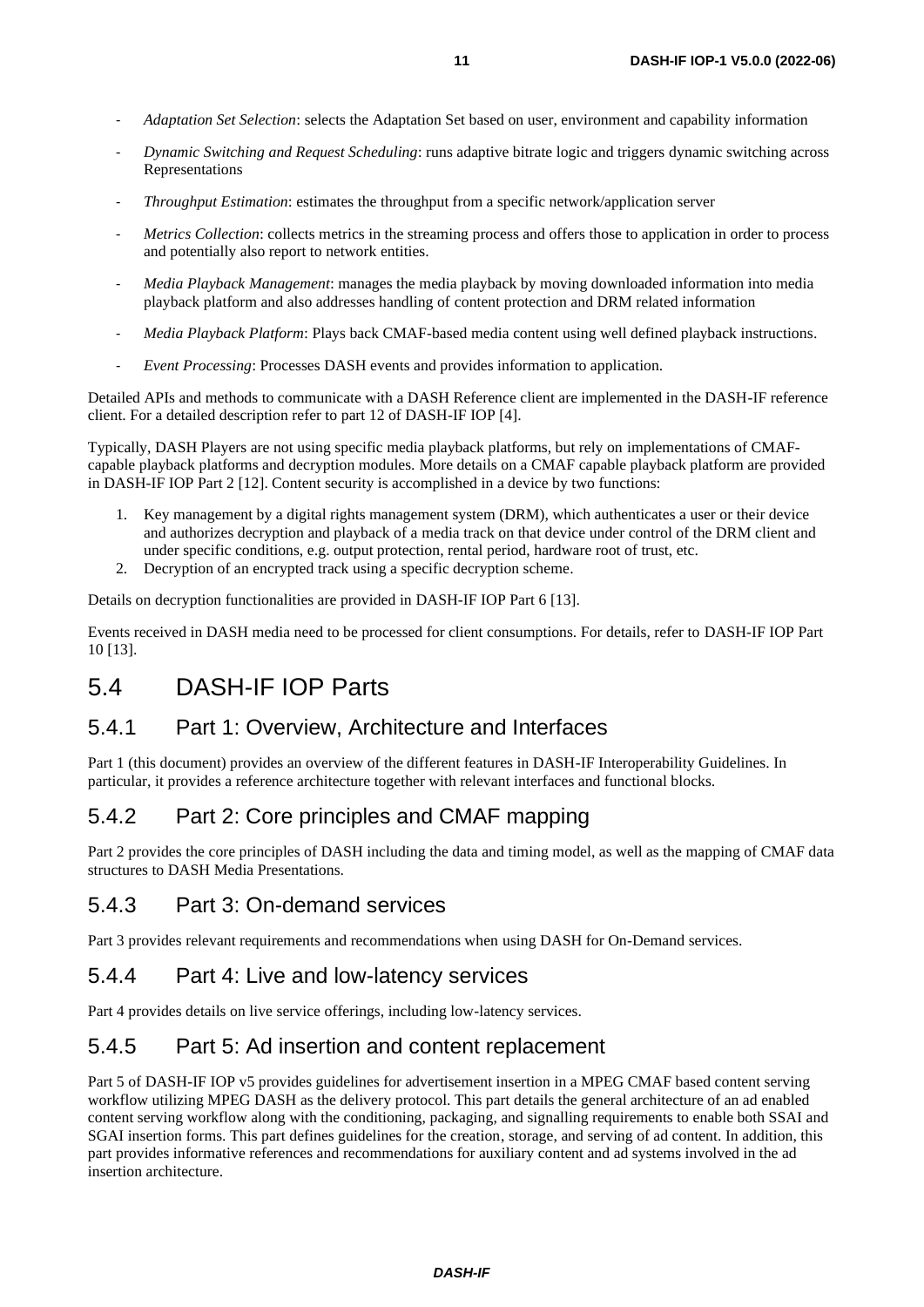### 5.4.6 Part 6: Content protection and security

Part 6 provides guidelines for encrypted content delivered in MPEG CMAF format protected by MPEG CENC. As MPEG DASH is used as the delivery protocol, this part makes the links between signaling that is within content and within the MPD. In addition, to this, this part describes mechanisms for supporting key rotation. It defines the Enhanced Clear Key Content Protection (ECCP), a content protection mechanism for DASH content which provides greater protection than TLS delivery, token authentication or Clear Key used individually. It also defines the DASH-IF XML schema with elements related to content protection.

#### 5.4.7 Part 7: Video

Part 7 defines the CMAF Media Profiles and the DASH signalling for video tracks.

#### 5.4.8 Part 8: Audio

Part 8 of DASH-IOP v5 describes the audio interoperability points for the DASH-IF ecosystem. Audio coding profiles, ISOBMFF packaging and MPD parameters are defined for these points of interoperability. Also defined is the application of audio Preselections as applied to object-based audio. Preselections may include audio components from one or more streams.

### 5.4.9 Part 9: Text

The present document defines the CMAF Media Profiles and the DASH signalling for text tracks, including subtitles and captions as well as open captions and subtitles in video tracks. This work was derived from IOP v4.3 but does not contain non-CMAF profiles. The use of "sidecar" files is not covered in the present document.

### 5.4.10 Part 10: Events

Part 10 includes requirements and guidelines for Event stream offerings and processing.

### 5.4.11 Part 11: Additional Functionalities

Part 11 includes additional functionalities relevant for interoperability, among others:

- Thumbnail tracks
- Query and Token Mechanisms
- Metadata Tracks

### 5.4.12 Part 12: Conformance and reference tools

Part 12 provides an overview of DASH-IF Reference and Conformance Tools. In particular the conformance software to verify service offerings, the dash.js reference client and the DASH-IF test assets are introduced.

# 5.5 Protocols

#### 5.5.1 General

Servers and clients operating on the DASH interface defined in this document shall support the normative parts of HTTP/1.1 as defined in IETF RFC 7230 [\[7\],](#page-5-6) IETF RFC 723[1 \[8\],](#page-5-7) IETF RFC 7232 [\[9\],](#page-5-8) IETF RFC 7233 [\[10\],](#page-5-9) and IETF RFC 723[4 \[11\].](#page-5-10)

Specific requirements and recommendations are provided in the clauses that follow.

Note: IETF recently obsoleted RFC 2616 [\[i.7\]](#page-6-0) and replaced it with the five RFCs referred above. The changes are generally text clarifications, but in some cases additional constraints to address security or interoperability issues. Each new RFC contains details of the changes compared to RFC 2616. The IETF strongly recommends to reference and use the new RFCs that collectively replace RFC 2616. This version of DASH-IF IOP addresses this aspect.

MPEG-DASH explicitly permits the use of HTTPS as a scheme and hence, HTTP over TLS as a transport protocol as defined in RFC 5246 [\[5\].](#page-5-11) For more details refer to DASH-IF IOP Part 6 [\[13\].](#page-5-5)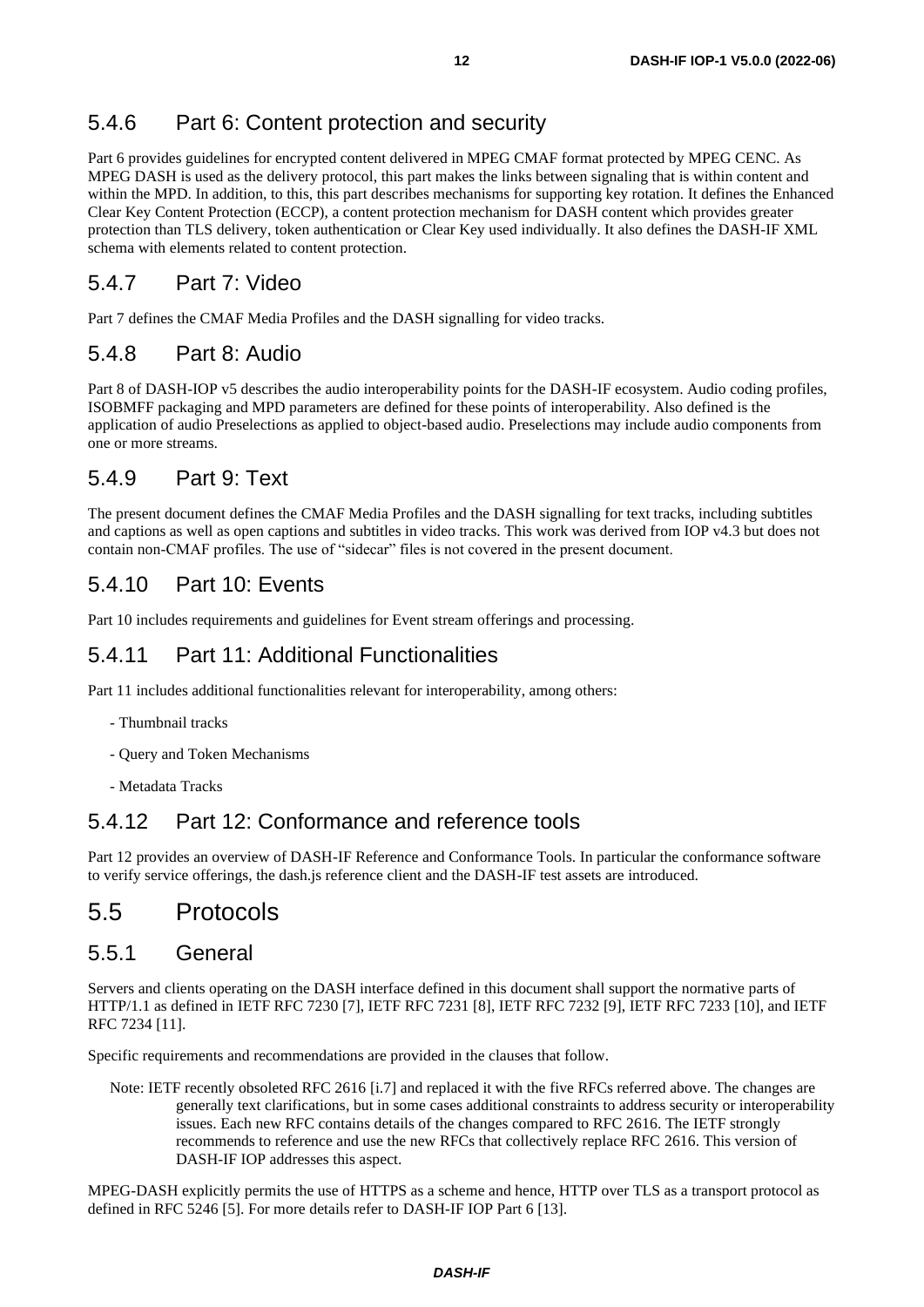While DASH is inherently designed to operate on top of an HTTP-based network connection, the distribution of DASH formats and DASH Media Presentations is not limited to HTTP/TCP connections.

For example, the delivery over HTTP3/QUIC/UDP has gained significant interest recently. Secondly, the delivery of DASH formats over multicast and broadcast networks is quite common nowadays. Examples include the delivery of DASH via ATSC3.0 broadcast network[s \[i.9\],](#page-6-1) DASH over 3GPP MBMS [\[i.8\],](#page-6-2) or DVB-DASH over multicast ABR [\[i.10\].](#page-6-3)

#### 5.5.2 Server requirements and guidelines

HTTP Servers serving segments should support suitable responses to byte range requests (partial GETs).

If an MPD is offered that contains Representations conforming to the ISO BMFF On-Demand profile, then the HTTP servers offering these Representations shall support suitable responses to byte range requests (partial GETs).

HTTP Servers may also support the syntax using Annex E of 23009-1 [\[1\]](#page-5-0) using the syntax of the second example in Annex E.3,

**BaseURL**@byteRange="\$base\$?\$query\$&range=\$first\$-\$last\$"

#### 5.5.3 Client requirements and guidelines

Clients shall support byte range requests, i.e. issue partial GETs to subsegments as defined in RFC 7233 [\[10\].](#page-5-9) Range requests may also be issued by using Annex E of 23009-1 using the syntax of the second example in Annex E.3,

**BaseURL**@byteRange="\$base\$?\$query\$&range=\$first\$-\$last\$"

Clients shall follow the reaction to HTTP status and error codes as defined in clause A.7 of ISO/IEC 23009-1 [\[1\].](#page-5-0)

Clients should support the normative aspects of the HTTP state management mechanisms (also known as Cookies) as defined in IETF RFC 6265 [\[6\]](#page-5-12) for first-party cookies.

#### 5.5.4 Transforming proxies and other adaptation middleboxes

A number of video transcoding proxies (aka "middleboxes") are already deployed on the wider Internet may silently transcode Representations. Specifically: a middlebox may see a video/mp4 response, transcode that video into a different format (perhaps using a lower bitrate or a different codec), then forward the transcoded video to the DASH client. This will break MPD and/or Segment Index based byte range operations, as those ranges are generally not valid in the transcoded video.

If such a threat is possible, one of the following approaches may be considered in order to prevent proxies from transcoding DASH Representations:

- 1. serve Media Presentations using encryption (e.g., HTTP over TLS, segment encryption or content protection),
- 2. serve Representations with Cache-Control: "no-transform"

In all cases the operational impacts on caching and implementations should be considered when using any of the above technologies.

In order to prevent middleboxes to manipulate the MPD, e.g. removing certain Representations or Adaptation Sets, the MPD may be securely transported by appropriate means, e.g. HTTPS.

# 5.6 Features

MPEG-DASH is defined as an extensible framework to support different deployment scenarios. Over time, additional functionalities were added. In addition, MPEG-DASH defines optional functionalities that may be relevant only for certain deployment scenarios. Based on this, DASH permits different deployment features.

In the context of the DASH-IF Interoperability specifications, such features are introduced. A feature typically consists of different aspects:

- the feature description, i.e. what it is used for and how can it be used
- the signalling of the feature in the MPD, i.e. how can the feature be enabled

#### *DASH-IF*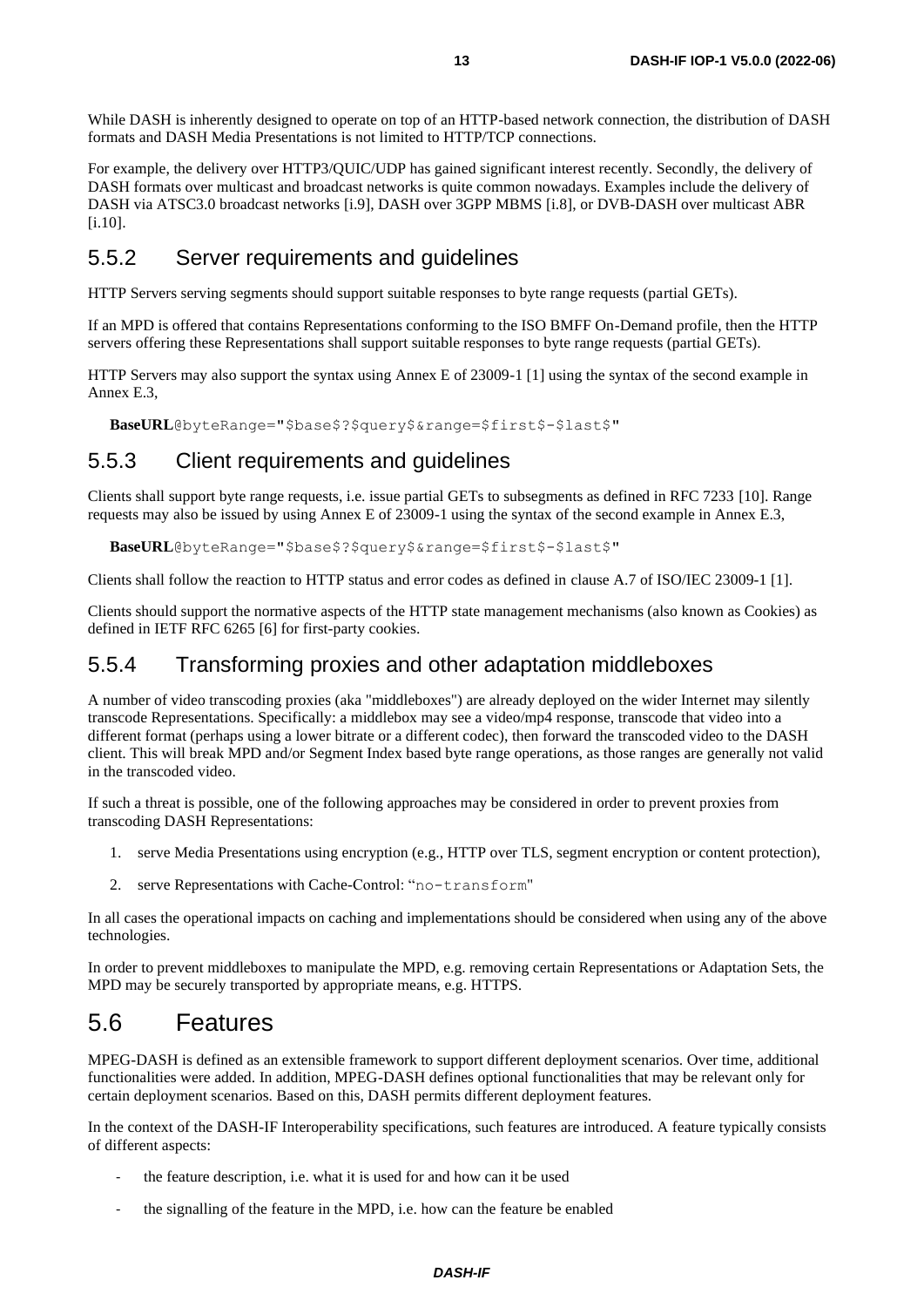- the content authoring requirements, i.e. what needs to be provided by the content authoring such that the DASH media presentation conforms to the feature
- the requirements for the client to support the feature

Features in a DASH media presentation may be optional for the DASH client, for example it can ignore the feature if it does not support it. A typical example is, if the same media is provided with two different codecs, but the client only supports one of those, it can ignore the media provided with the other codec. There are other cases, for which the feature is mandatory to be supported by the DASH client in order to present the media presentation. Hence, it is expected that DASH clients support a certain set of features, if they want to consume a Media Presentation.

This logic leads to the definition of Interoperability Points, which presents a set of required features for the client in order to present a Media Presentation.

# 6 DASH-IF interoperability points

MPEG DASH defines formats for MPDs and Segments. In addition, MPEG provides the ability to further restrict the applied formats by the definition of *Profiles* as defined on clause 8 of ISO/IEC 23009-1 [\[1\].](#page-5-0) Profiles of DASH are defined to enable interoperability and the signaling of the use of features.

Such a profile can also be understood as permission for DASH clients that implement the features required by the profile to process the Media Presentation (MPD document and Segments).

Furthermore, ISO/IEC 23009-1 permits external organizations or individuals to define restrictions, permissions and extensions by using this profile mechanism. It is recommended that such external definitions be not referred to as profiles, but as *Interoperability Points*. Such an interoperability point may be signalled in the @profiles parameter once a URI is defined. The owner of the URI is responsible to provide sufficient semantics on the restrictions and permission of this interoperability point.

Earlier DASH-IF Interoperability specifications made use of this functionality and provided a set of Interoperability Points. Based on the interoperability point definition, DASH-IF interoperability points may have been understood in two ways:

- a collection of content conforming points, i.e. as long as the content conforms to the restrictions as specified by the IOP, clients implementing the features can consume the content.
- a client capability points that enable content and service providers for flexible service provisioning to clients conforming to these client capabilities.

DASH-IF Interoperability Points defined in earlier versions than v4.3 are maintained in Annex A.

However, in this version of the DASH-IF interoperability specifications, the concept of DASH-IF interoperability points is down-prioritized. The reason is that vertical client deployments are not in the scope of DASH-IF, but DASH-IF rather supports the introduction of features and provides interoperability for features.

Hence, the focus of this DASH-IF Interoperability specification is on features, the signalling of features and providing all relevant interoperability aspects for features. The definition of interoperability points is left to deployments and other organizations that may combine features for specific vertical deployments.

Newly defined Profiles and Interoperability Points are encouraged to be listed as part of the DASH-IF Identifiers as introduced in clause 7.

# 7 DASH-IF Identifiers

The DASH-IF hosts and manages an online cataloguing of identifiers for MPEG-DASH profiles, interoperability points, content protection metadata and other DASH related specific schemes. DASH-IF responsibilities include:

- 1. hosting the online catalogue on its website, listing all defined URIs along with short descriptions of their schemes and names of their owners,
- 2. providing a simple online mechanism to request the addition of new URIs and associated information, and finally
- 3. managing the administration and maintenance of the online catalogue.

It is believed that maintaining such a proper online catalogue helps the industry to increase the interoperability between various industry and consortia specifications, which are utilizing the MPEG-DASH standard.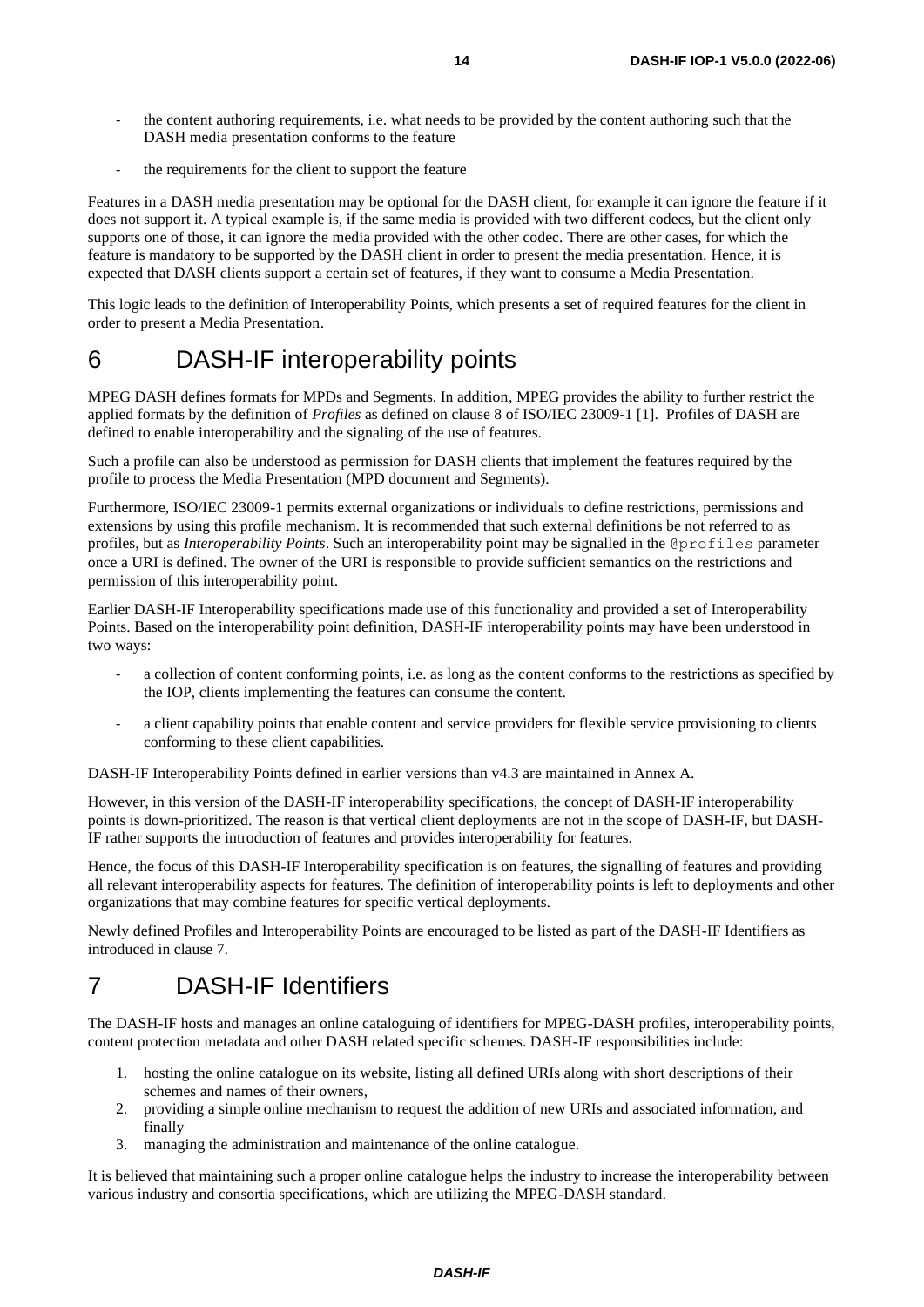DASH Identifiers for different categories can be found at [http://dashif.org/identifiers/.](http://dashif.org/identifiers/) DASH-IF supporters are encouraged to submit identifiers for documentation. In order to exploit synergies, individuals and organizations are encouraged to check the catalogue here prior to defining new identifiers. The DASH-IF will do its best to support individuals and organizations in this matter. Note also that DASH-IF typically tries to avoid defining identifiers. The website provides procedures how to request cataloguing the identifier in the DASH Identifier Repository and it defines a set of available descriptors and schemes identifiers.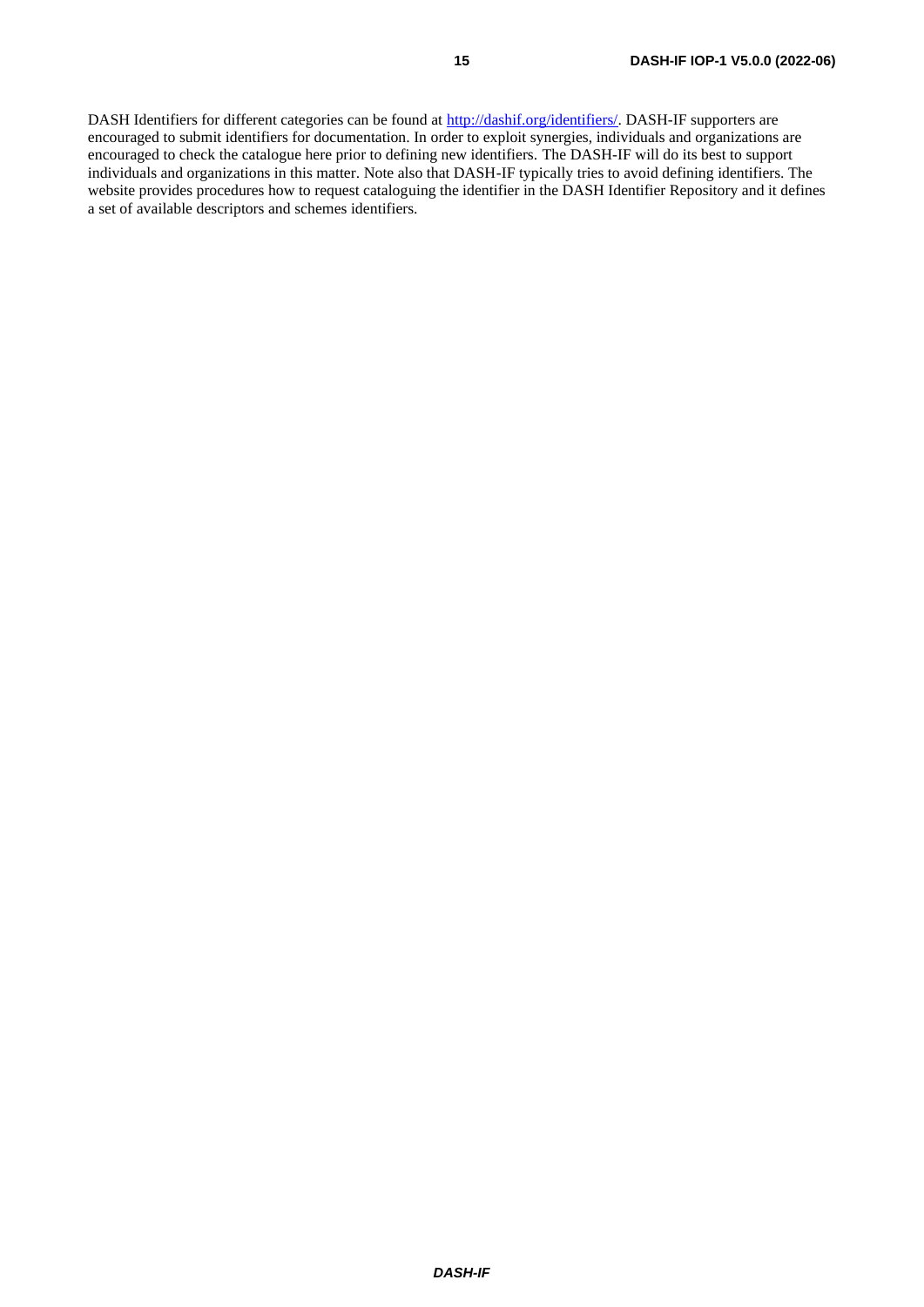# Annex A: DASH-IF Interoperability Points

This Annex defines the IOPs in Table A.1 and Extensions in A.2 from previous versions if DASH-IF IOP. The Implementation Guideline's version in which each IOP or Extension was added is also provided in the tables.

Note that all version 1 IOPs are also defined in version 2 and therefore referencing version 2 is sufficient.

**Table 1 DASH-IF Interoperability Points**

| <b>Interoperability Point</b>      | <b>Identifier</b>                             | <b>Version</b> |
|------------------------------------|-----------------------------------------------|----------------|
| DASH-AVC/264                       | http://dashif.org/quidelines/dash264          | 1.0            |
| DASH-AVC/264 SD                    | http://dashif.org/guidelines/dash264#sd       | 1.0            |
| DASH-AVC/264 HD                    | http://dashif.org/quidelines/dash264#hd       | 2.0            |
| DASH-AVC/264 main                  | http://dashif.org/quidelines/dash264main      | 3.0            |
| DASH-AVC/264 high                  | http://dashif.org/guidelines/dash264high      | 3.0            |
| <b>DASH-IF IOP simple</b>          | http://dashif.org/quidelines/dash-if-simple   | 3.0            |
| Error! Reference source not found. | http://dashif.org/quidelines/dash-if-main     | 3.0            |
| <b>DASH-IF IOP on-demand</b>       | http://dashif.org/quidelines/dash-if-ondemand | 4.3            |
| <b>DASH-IF IOP mixed on-demand</b> | http://dashif.org/guidelines/dash-if-mixed    | 4.3            |